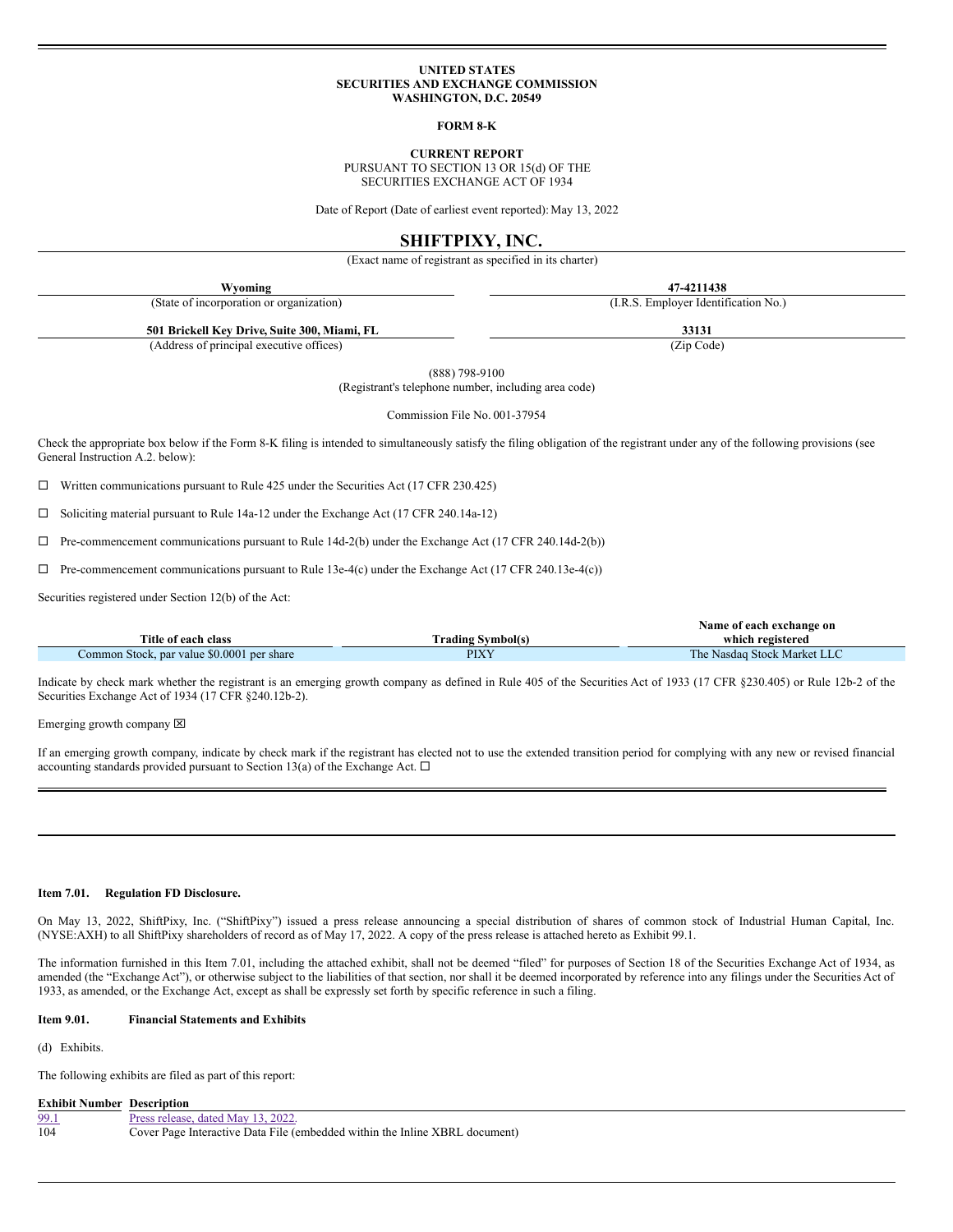# **SIGNATURES**

Pursuant to the requirements of the Securities Exchange Act of 1934, the registrant has duly caused this report to be signed on its behalf by the undersigned thereunto duly authorized.

# **SHIFTPIXY, INC.**

Date: May 17, 2022 By: */s/ Scott W. Abhser* Scott W. Absher

Chief Executive Officer